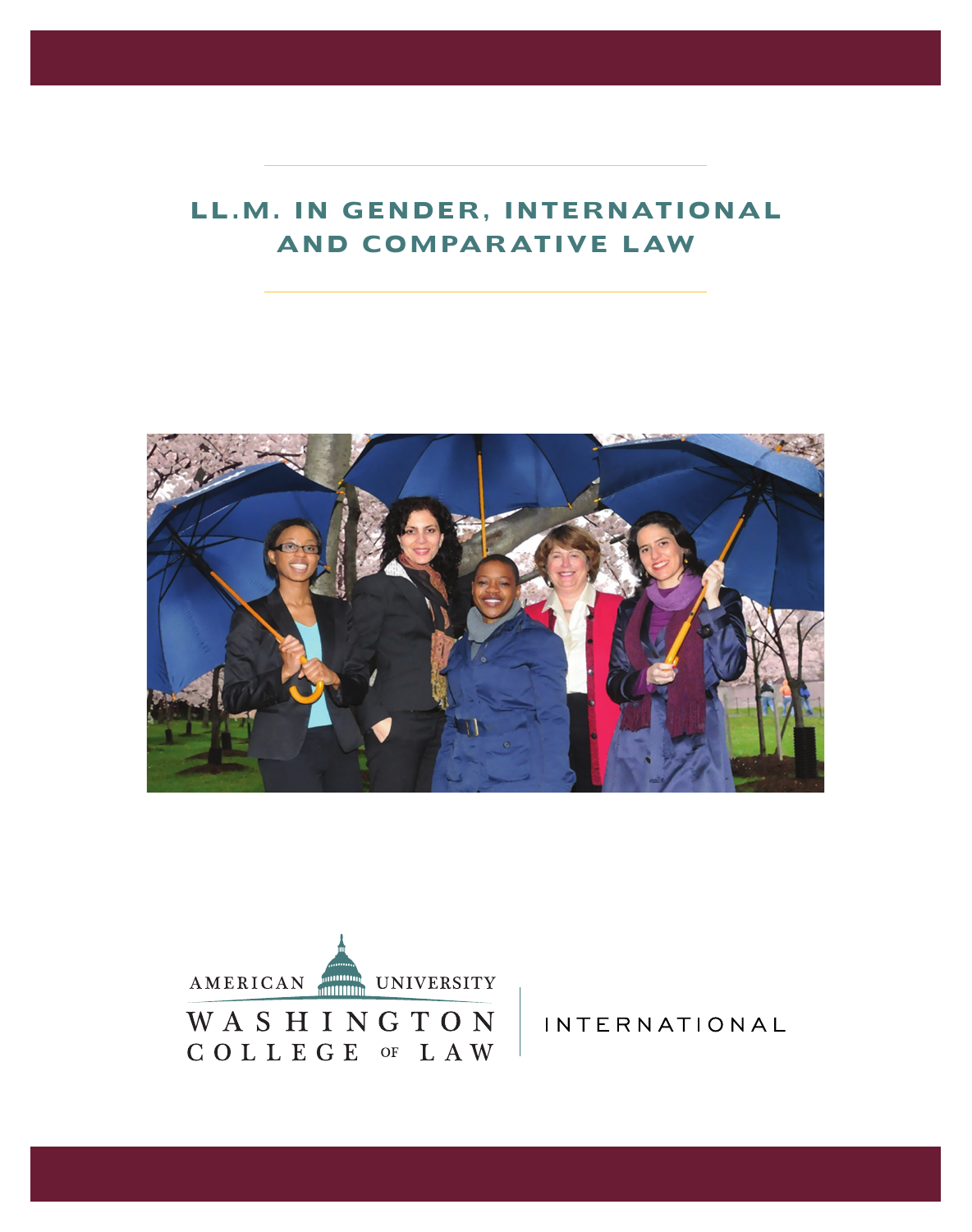## **LL.M. IN GENDER, INTERNATIONAL AND COMPARATIVE LAW**

The only program of its kind, the LL.M. in Gender, International and Comparative Law equips its LL.M. graduates with the legal and policy skills needed to address challenges facing women and LGBTQ+ people worldwide.

family law, anti-discrimination law, political participation, economic development, and reproductive rights. Students will study the legal and social structures shaping the day-to-day lives of women and LGBTQ+ persons: Students also explore recent developments in the protection of women's rights and LGBTQ+ rights taking shape in international bodies, regional human rights mechanisms, and international tribunals. From there, students choose from an extensive array of specialized electives, including the prevention of human trafficking, labor exploitation, domestic violence, and the prosecution of rape as a war crime.

LL.M. students may intern at leading domestic and international non-governmental organizations addressing women's rights and LGBTQ+ rights, as well as international organizations with missions to mainstream gender into all aspects of their work. Our students graduate prepared for practice.

#### **SELECT FACULTY**

**Janie Chuang,** Prevention of Human Trafficking and Labor Exploitation, Gender and International Law

**J. Jarpa Dawuni,** Gender, International, and Comparative Law, Gender and Development

**Susan Franck,** Gender in International Trade and Arbitration

**Rebecca Hamilton,** Gender and International Criminal Law

**Ian Harris,** Domestic Violence

**Daniela Kraiem,** Gender and Law

**Claudia Martin,** Gender and International Organizations, Human Rights

**Fernanda Nicola,** Gender and Development, Comparative Law, International Organizations

**Ingrid Nifosi-Sutton,** Gender and Human Rights, Gender and Environment

**Diane Orentlicher,** Gender and International Law

**Leslye Orloff,** Gender and Immigration

**Susana SaCouto,** Gender and International Criminal Law

**Macarena Saez,** Gender and Human Rights, Comparative Family Law

**Ann Shalleck,** Feminist Jurisprudence, Family Law

**Brenda Smith,** Prevention of Sexual Violence

## **WCL QUICK FACTS**

- Ranked 9th in international law specialty by *U.S. News and World Report*
- Graded A+ by *Prelaw Review Magazine* for international law and for family law
- Top 25 best schools for foreign-trained lawyers, *International Jurist*
- 100+ full-time and adjunct faculty specialized in international law
- Students from 50+ countries and 4,000+ alumni worldwide
- 90% of LL.M. students participate in internships
- 200+ conferences, symposia, and networking events annually

## **SCHOLARSHIPS**

 **Alumni Fund Scholarship** (full tuition scholarship)

**Global Talent Development Scholarship**  (1/2 tuition scholarship)

**Summer Programs Participant Scholarship**  (1/2 tuition scholarship)

 **Merit Based Scholarship**  (up to 40% of tuition discount)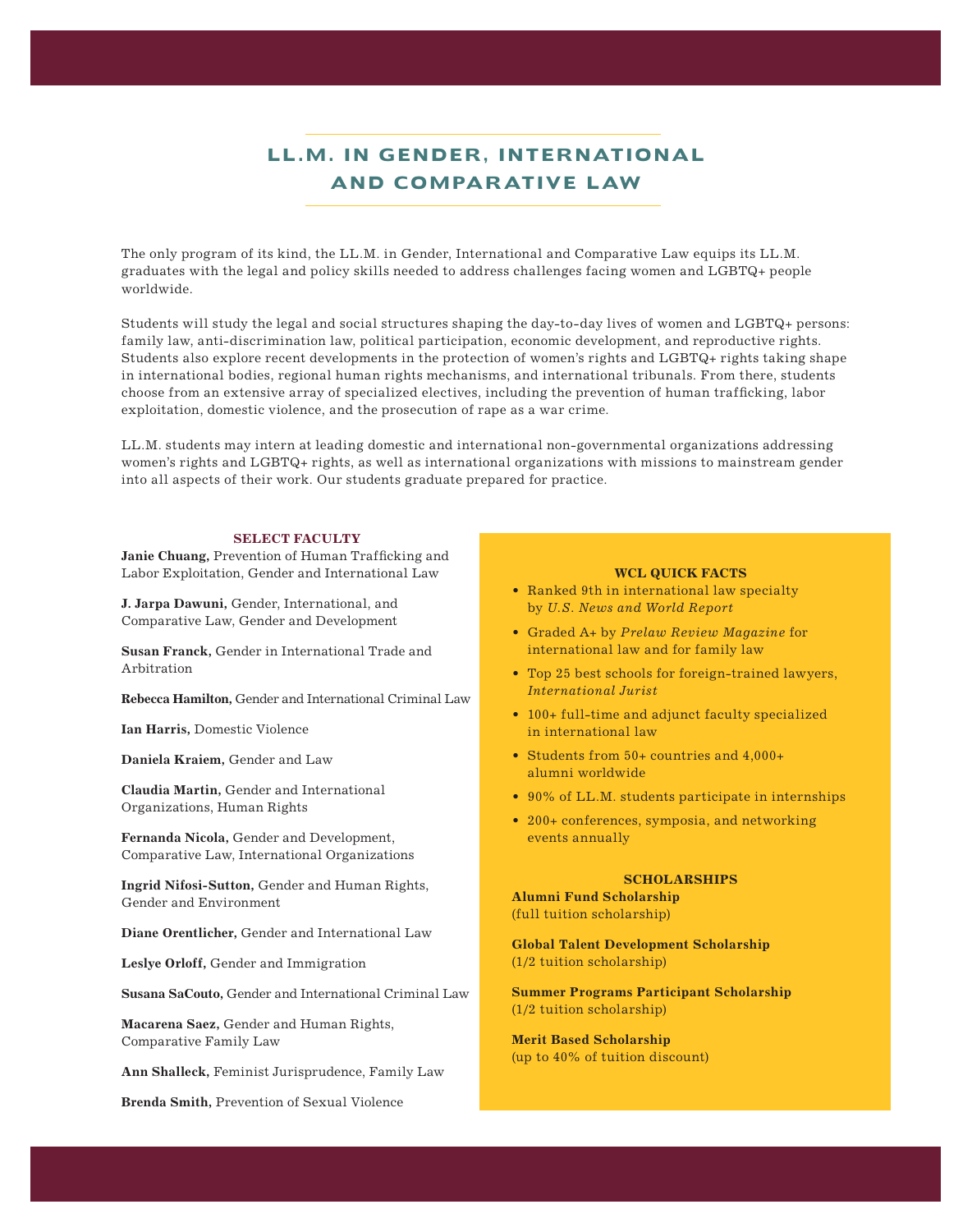#### **LL.M. CURRICULUM**

24 credits of coursework, with at least 12 credits in approved core and key elective courses related to gender and international law.

| <b>Required courses (7 credits):</b>                         | Domestic Violence (2 credits)                                    |
|--------------------------------------------------------------|------------------------------------------------------------------|
| Gender, International and Comparative Law (2 credits)        | Family Law (3 credits; NY Bar Track)                             |
| Gender, Cultural Differences and Human Rights<br>(3 credits) | The Rights of Disadvantaged and Vulnerable Groups<br>(2 credits) |
| Advanced Legal Writing: Gender and Law (2 credits)           | Women and International Human Rights (2 credits)                 |
|                                                              |                                                                  |
| <b>Key Electives (min. 5 credits):</b>                       | <b>General Electives:</b>                                        |
| Comparative Family Law (2 credits)                           | The remaining credits may be chosen from among the               |
| International Trafficking in Persons (3 credits)             | wide variety of general elective courses, including New          |

#### **Summer Programs**

The LL.M. participants may take advantage of gender-related courses offered through the human rights summer program in Washington, D.C.; the Human Rights, Labor, and International Law Commission summer program in Geneva; and the International Criminal Law summer program in the Hague. More information available at www.wcl.american.edu/academics/summer-programs.

#### **Externships & Careers**

Our curriculum features experiential learning opportunities, including supervised externships with local, national, and international organizations dedicated to women's rights and LGBTQ+ advocacy. In the past, students have externed at organizations such as the Center for Reproductive Rights, Human Rights Watch, the International Association of Women Judges, MIL MUJERES Legal Services, the United Nations, the World Bank, and the Inter-American Commission on Human Rights. Our faculty and LL.M. Career Counselor are available to help students locate placements.

#### **Optional Practical Training (OPT)**

Eligible international LL.M. students may apply for an OPT permit. This training will provide students with the possibility of obtaining practical work experience in the U.S. for up to one year after graduation.

#### **New York Bar Track**

This LL.M. program provides foreign-educated law students with the courses required to qualify to sit for the New York bar exam. Foreign-trained LL.M. students must complete at least 12 credits of New York bar courses of the 24 credits needed for the LL.M. degree.

## **TESTIMONIAL**

Achalie M. Kumarage '18, ILSP LL.M. (Gender and International Law); Attorney-at-Law and Lecturer at the Faculty of Law, University of Colombo, Sri Lanka:

*"Most of the courses that I took for my LL.M. at WCL had a gender focus. What was unique about all these courses is the guidance, attention, and feedback received from the expert professors who taught them. The guidance was not merely in terms of learning the subject matter, but in critical analysis, academic writing, and research methodology. It certainly enriched my overall learning experience at WCL."*